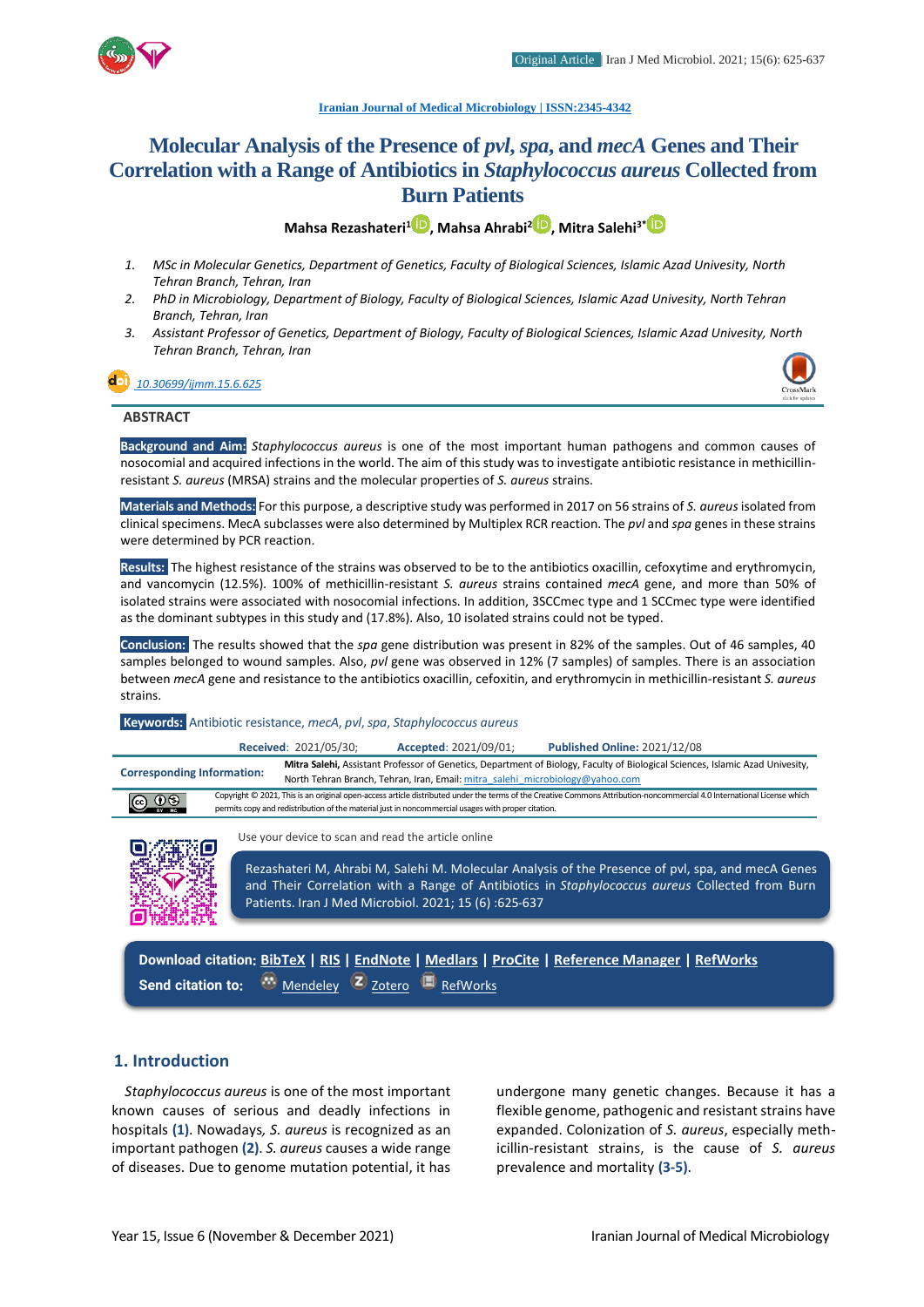Bacterial resistance to antibiotics is one of the challenges threatening human health. In recent decades, the use of antibiotics and medicine in agriculture has increased significantly and has also affected the environment **(6,7)**. Drug resistance to antibiotics can be considered a major global threat posed by bacterial resistance following the development of resistance plasmid genes in bacteria. **(8,9)**.

After the discovery of penicillin, it was initially used to treat staphylococcal infections. Still, the resistance of bacterial strains is increased so that in 1950, only 40% of hospital strains became resistant to penicillin, and this rate per the year 1960 reached 80% **(10, 11)**. The cause of this phenomenon was the production of penicillinase by a bacterium that breaks down penicillin; Therefore, current antibiotics, such as penicillinnase-resistant penicillin (such as oxacillin and methicillin), are used. Unfortunately, bacteria have become resistant to these antibiotics **(12, 13)**.

Resistance to methicillin and other penicillinaseresistant penicillin is due to the presence of the *mec* operon. This operon is part of the staphylococcal chromosome cassette (SCCmec). The *mecA* gene encodes a penicillin-binding protein called PBP2a, which has a low affinity for beta-lactam antibiotics **(7)**.PBP proteins are involved in the construction of bacterial cell walls **(12)**. Therefore, the presence of such a new protein will not be affected by antibiotics, and the bacteria will easily survive. These strains are called methicillin-resistant *S. aureus* (MRSA). Another antibiotic called vancomycin and a new antibiotic called linezolid has been used for treatment **(14)**.

The *spa* is one of the surface proteins of *S. aureus*. In addition to being a virulence factor of the bacterium, it is used to determine the specific identity of *S. aureus*. With the molecular typing of this protein, it is possible to prevent epidemics, reduce the number of infections, and reduce the cost of nosocomial infections **(15)**.

The presence of similar patterns in the *spa* gene indicates a common source of infection in hospital cases. Analysis of these patterns can help break the infection transmission chain in the hospital **(16)**. Variation in *S. aureu*s strains can improve the response to treatment. Identifying strains can be effective in how antibiotics are selected, so molecular typing is important to determine their characteristics and differentiate **(17)**.

In this study, after extracting the genome of *S. aureus* from burn patients, (Staphylococcal protein A) *spa* and Panton-Valentine Leukocidin (*pvl*) genes were identified by PCR. The method of sensitivity and resistance to antibiotics in these strains was determined using the Disk-diffusion test. Then, the possibility of a relationship between pathogenic genes and antibiotics was investigated.

#### **2. Material and Methods**

#### **Collection and Storage of** *Staphylococcus aureus*

In this study, 56 samples of *S. aureus* positive from burn patients were collected from Shahid Motahari Hospital in Tehran, Panje- Azar Hospital in Gorgan, and Shahid Zare Hospital in Sari in 2018. These samples were transferred to blood agar and Mannitol salt agar medium and incubated at 37°C for 24 hours. Biochemical tests including gram staining, coagulase, catalase, Danse, and Mannitol fermentation were used to identify bacterial species.

#### **Antibiogram Test**

Antibiogram test was performed by Disk Diffusion test according to CLSI instructions. For this purpose, several bacterial colonies were removed and dissolved in physiological saline to equal the standard turbidity of half McFarland. Then agar was cultured on Müller Hinton medium, and antibiotic disks were placed on the culture medium at a standard distance and incubated at 37°C, and after 24 hours, the results were read.

Antibiotic discs of 30 μg vancomycin, 10 μg gentamicin, 5 μg methicillin, 1 μg oxacillin, 30 μg cefoxytin, and 15 μg erythromycin were prepared from Padtan Teb. *S. aureu*s standard ATCC25923 was used as a positive control of the experiments.

#### **DNA Extraction and PCR**

Cinna Pure DNA bacteria kit (Cinna Pure DNA KIT-PR881614) was used for DNA extraction. SCCmec typing was performed for 56 MRSA strains using Multiplex PCR. For this purpose, the primers shown in [Table 1](#page-2-0) were used. Each PCR was performed in a final volume of 15 μL consisting of 2 μL primer, 1.5 μL of PCR buffer (10X), 75 μL of MgCl2, 0.6 μL of dNTPs, and 0.3 μM of NF Water. For each of the nine primers, 0.25 μL of DNA Ex-Taq polymerase and 7.3 μL of distilled water were used. For PCR, denaturation was performed at 94°C in 15 minutes, followed by ten denaturation cycles, and for reconnection for 45 seconds at 94°C.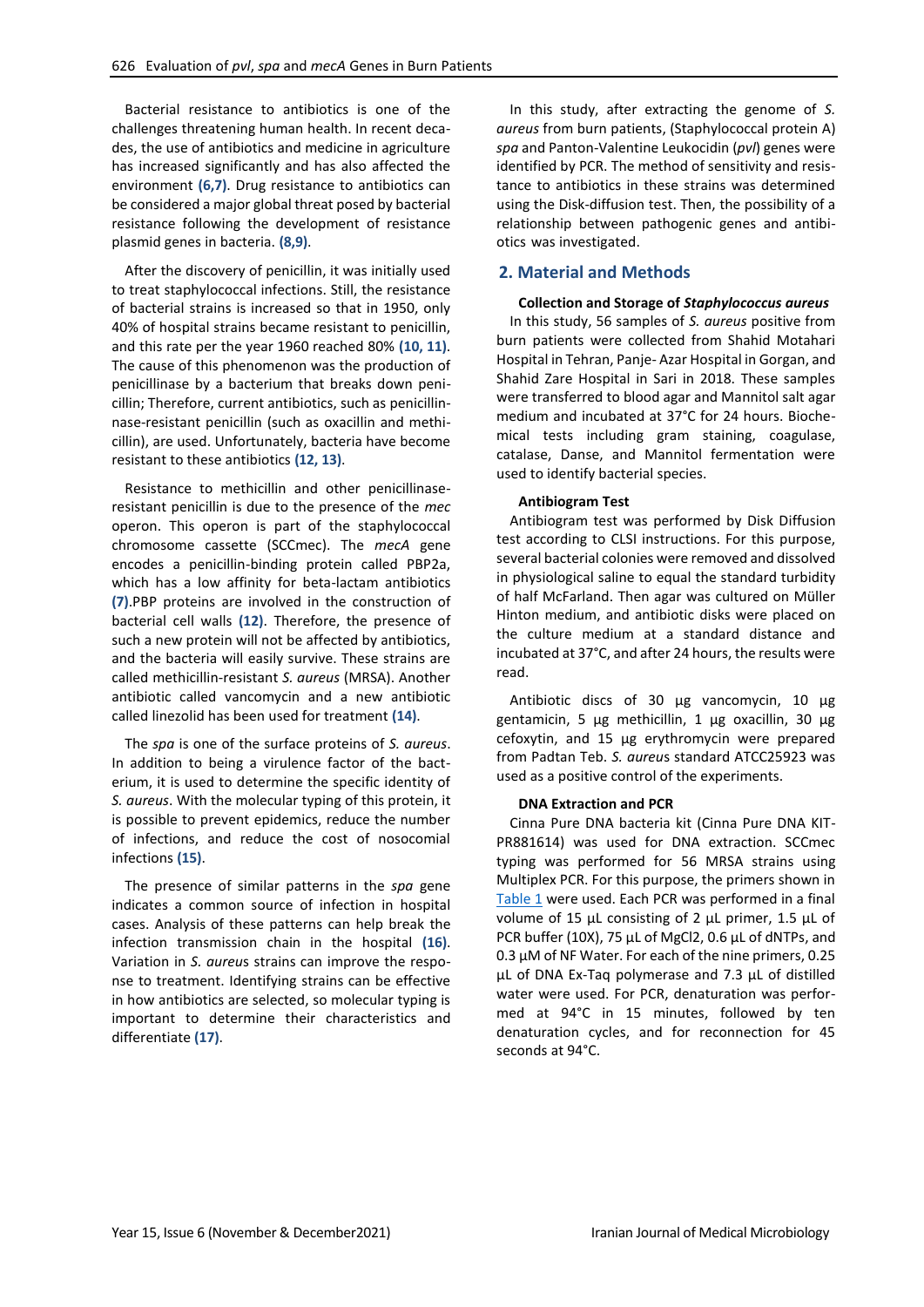| <b>Primers</b>                         | Oligonucleotide sequences (50-30)                             | <b>Concentration (mM)</b> | <b>Amplicon size (bp)</b> | <b>Specifity</b>    |
|----------------------------------------|---------------------------------------------------------------|---------------------------|---------------------------|---------------------|
| Type I-F<br>Type I-R                   | 5'-GCTTTAAAGAGTGTCGTTACAGG-3'<br>3'-GITCICICATAGTATGACGICC-5' | 0.2                       | 613                       | sccmec I            |
| <b>Type II-F</b><br><b>Type II-R</b>   | 5'-CGTTGAAGATGATGAAGCG-3'<br>3'-CGAAATCAATGGTTAATGGACC-5'     | 0.2                       | 398                       | <b>SCCmec</b>       |
| <b>Type III-F</b><br><b>Type III-R</b> | 5'-CCATATTGTGTACGATGCG-3'<br>3'-CCTTAGTTGTCGTAACAGATCG-5      | 0.2                       | 280                       | <b>SCCmec</b>       |
| <b>Type IVa-F</b><br><b>Type IVa-d</b> | 5'-GCCTTATTCGAAGAAACCG-3'<br>3'-CTACTCTTCTGAAAAGCGTCG-5'      | 0.2                       | 776                       | SCCmec <sub>1</sub> |
| <b>Type IVb-F</b><br><b>Type IVb-R</b> | 5'-TCTGGAATTACTTCAGCTGC-3'<br>3'- AAACAATATTGCTCTCCCTC-5'     | 0.2                       | 493                       | SCCmec              |
| <b>Type IVc-F</b><br><b>Type IVc-R</b> | 5'-ACAATATTTGTATTATCGGAGAGC-3'<br>3'-TTGGTATGAGGTATTGCTGG-5'  | 0.2                       | 200                       | sccmec              |
| <b>Type IVd-F</b><br><b>Type IVd-R</b> | 5'-CTCAAAATACGGACCCCAATACA-3'<br>3'-TGCTCCAGTAATTGCTAAAG-5'   | 0.2                       | 881                       | SCCmec              |
| <b>Type V-F</b><br><b>Type V-R</b>     | 5'-GAACATTGTTACTTAAATGAGCG-3'<br>3'-TGAAAGTTGTACCCTTGACACC-5' | 0.2                       | 335                       | SCCme               |
| MecA147-F<br><b>MecA147-R</b>          | 5'-GTGAAGATATACCAAGTGATT-3'<br>3'-ATGCGCTATAGATTGAAAGGAT-5'   | 0.2                       | 147                       | mecA                |

<span id="page-2-0"></span>**Table 1.** Primer sequences used for Multiplex PCR testing for typing and determination of MSRA SCCmec subunit

### **3. Results**

**Isolation and detection of strains from clinical specimens**

In this study, a total of 56 samples of sputum, blood, wounds, urine were collected from burn patients in Tehran, Gorgan, and Sari. The frequency of samples by type of sample is listed in [Table 2.](#page-2-1) Using Grams staining, mannitol medium, Salt agar, catalase, and coagulase enzyme, 56 collected samples were found to be infected with *S. aureus*.

<span id="page-2-1"></span>**Table 2.** Frequency of clinical samples based on sample type

| <b>Origin of sampling</b> | Phlegm | <b>Blood</b> | Ulcer. | <b>Urinary</b> |
|---------------------------|--------|--------------|--------|----------------|
| $N = 56$                  |        |              | 31     | 15             |
| Percent                   | 10     |              | 55.3   | 26.7           |

#### **Assessment of Microbial Susceptibility**

Antibiogram results showed that 37 of the 56 strains studied were resistant to the antibiotic cefoxitin. In this study, evaluation of the pattern of antibiotic resistance of *S. aureus* strains showed that there was the highest resistance to methicillin antibiotics (100%) followed by cefoxitin (60%) and the lowest resistance

to vancomycin (15%). Also, 47% of strains were resistant to oxacillin [\(Table 3\)](#page-2-2).

#### *Spa* **Gene Amplification Results**

[Figure 1](#page-3-0) demonstrates the PCR results for the spa gene in *S. aureus* samples isolated from the patient. The results showed that the *spa* distribution was present in 82% (46 samples). Out of 46 samples, 40 samples belonged to wound samples.

<span id="page-2-2"></span>**Table 3.** Results of microbial susceptibility assessment

| <b>Antibiotics</b>              | <b>Cefoxitin</b> | <b>Erythromycin</b> | <b>Gentamicin</b> | <b>Vancomycin</b> | <b>Methicillin</b> | <b>Oxacillin</b> |
|---------------------------------|------------------|---------------------|-------------------|-------------------|--------------------|------------------|
| Number of<br>sensitives         | 19               | 27                  | 34                | 49                |                    | 24               |
| Number of<br><b>Resistances</b> | 37               | 29                  |                   |                   | 56                 | 32               |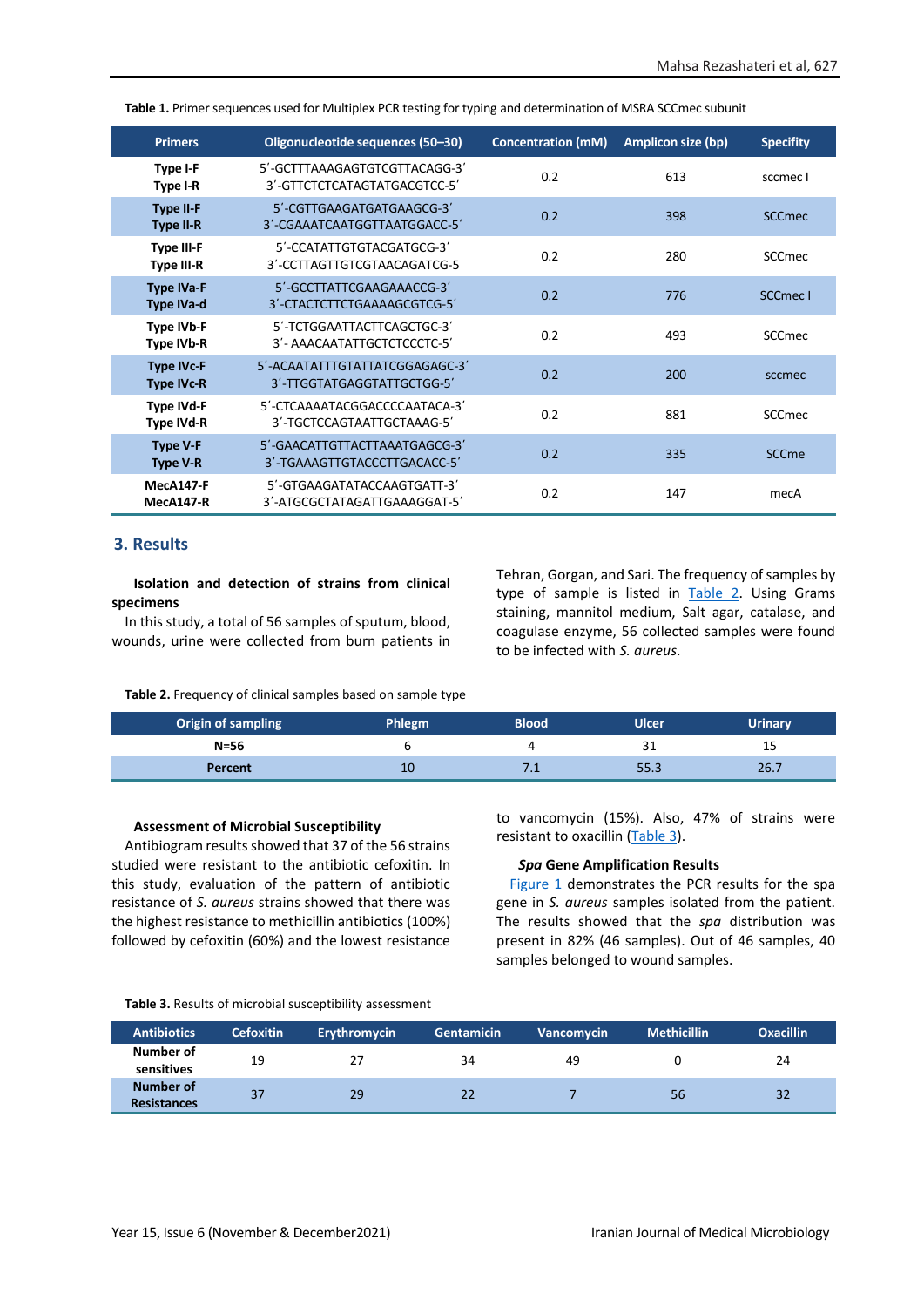

**Figure 1.** Electrophoresis results of PCR product for spa gene of lane M; marker bp100, lane1; standard strain, ATCC25923. Lanes 2 to 7 show clinical *S. aureus* strains with 315bp fragment length.

#### <span id="page-3-0"></span>**Results for** *pvl* **Gene Amplification**

In order to investigate the presence of the *PVL* gene in *S. aureus* strains, specific primers of this gene were used, and the results were evaluated by a 180 bp band [\(Figure 2\)](#page-3-1). The results showed that the *pvl* gene is observed in 12% of samples (7 samples).

In this study, no significant relationship was found between the presence of the *pvl* gene and sample type and pathogenic *spa* gene.



**Figure 2.** Results of PCR product electrophoresis on gel electrophoresis for *pvl* gene: 100 bp marker was used in lane M. Lane1 was a standard strain, 29213 ATCC. Lanes 2 to 6 strains of *S. aureus* clinically containing *pvl* gene (fragment length 180).

#### <span id="page-3-1"></span>**SCC mec Typing Results**

Of the 56 strains analyzed by PCR, 100% were positive for the *mecA* gene. Type SCCmec in *S. aureus* were examined to determine the type of SCCmec MRSA isolates. As the findings showed, 16 (28.5%), 10 (17.8%), 5 (8.9%), 7 (12.5%) and 2 (3.5%), 3 (5.3%), 0 (0%), 3 (5.3%) MRSA isolates contained SCCmec type III, type I, type II, type Iva, type IVb, type IVc, type IVd and type V. In addition, 10 isolates (17.8%) could not be typed. Our study also showed that the number of HA-MRSA-related strains was higher than CA-MRSA in the isolates under study ( $Figure 3$ ).



<span id="page-3-2"></span>Figure 3. Multiplex PCR agarose electrophoresis. Lane 1, type SCC mecI (613 bp), Lane 2, SCC mec type II (398 bp), lane3, SCC mec Type III (280 bp), lane 4, SCCmec type Iva (776bp), lane 5, c Type IVb (493bp) SCC me, lane 6, type IVc (200bp) SCCmec.

### **4. Discussion**

*S. aureus* is one of the most important human pathogens. It has been a major cause of hospital infections over the past decades **(18, 19)**. Prompt detection and treatment of MRSA infections are the

most important measures to prevent the spread of infection and reduce the risk of mortality in patients **(12)**. MRSA infections are divided into two groups: HA-MRSA and CA-MRSA. These classifications can be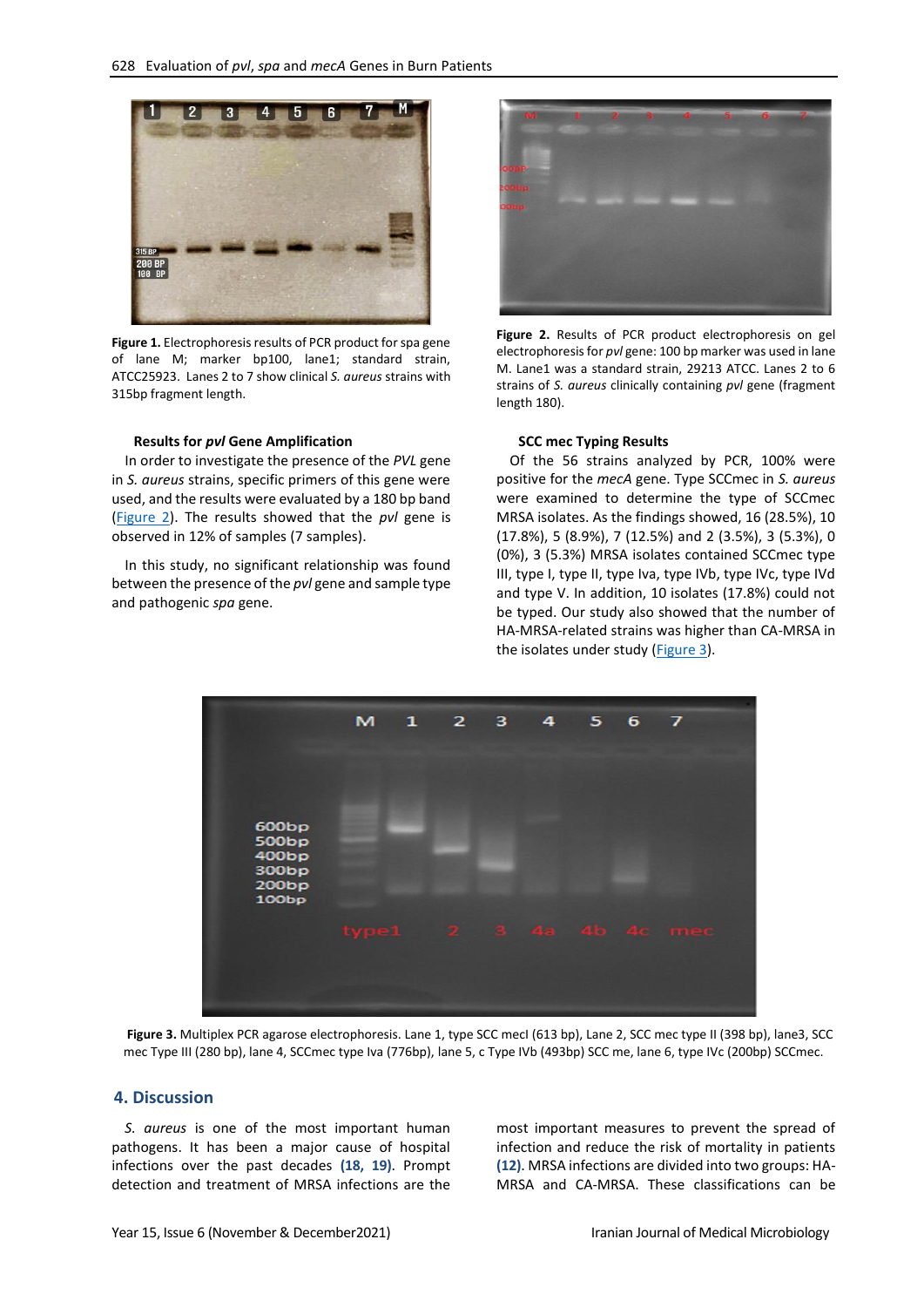identified by the source of mobile genetic elements, SCCmec. **(20,21)**.

SCCmec is the most important determinant of the source of MRSA infection. If HA-MRSAS or CA-MRSA is detected, we will manage MRSA infections and choose the best treatment protocol **(22)**. Each type of SCCmec has unique genetic elements, and the determination of the *mecA* gene by PCR is more sensitive and accurate than the oxacillin disk test **(23)**. Therefore, the *mecA* gene was identified by PCR. According to the results, the presence of the *mecA* gene in 56 studied strains was 100%. At the same time, oxacillin resistance was more than 50% **(24)**, which is comparable to the results of the study of Ionescu *et al.* Ionescu research showed in 57 strains of *S. aureus*, phenotypically 22 strains were resistant to oxacillin, and 28 strains contained *mecA* gene **(25)**. In another study by Hammad *et al.*, All MRSA strains isolated from clinical specimens contained the *mecA* gene **(26)**.

Also, antibiotic susceptibility testing showed that 12.5% of the samples were sensitive to vancomycin. Resistance to oxacillin was less than 60%, and gentamicin, amikacin, cephalexin, cefoxitin, clindamycin, and erythromycin was between 30% and 70%. However, some antibiotics, such as vancomycin, are still effective for treatment.

In this study, the highest resistance was to oxacillin, methicillin and erythromycin. Also, five types of SCCmec were identified, and among them, type III was the most common in isolates, and multi-drug resistance was higher in type I and III strains than in other types. A similar study in 2016 in northern Iran showed that only SCCmec type III had the highest drug resistance **(13)**. In this study, the other type was SCCmec I (17.8%) and type IVa (12.5%) **(27)**.

A 2009 study by Vazquez on a variety of samples in Spain found that the highest percentage of isolates belonged to SCCmec type IV, while in a similar study in 2019 by Zhang*et al*, performed clinical trials and the dominant type and SCCmec type III were reported **(28)**. Some researchers examined SCCmec typing patterns in different samples, except for the 2011 study by Goss and Muhlebach in which patients with cystic fibrosis were selected as the study population, most had SCCmec type I. According to other studies, SCCmec types I, II, III are known as HA-MRSA, while CA MRSA strains are associated with SCCmec types IV and V **(16)**. The prevalence of HA-MRSA in this study was 57.7 (55 patients), higher than CA-MRSA. In this regard Rainard *et al*, and Abdi *et al.* **(17, 18)** have reported similar cases.

# **5. Conclusion**

This study aimed to obtain the epidemiology and SCCmec typing of MRSA in patients in three different

hospitals in Tehran, Gorgan, and Sari. Of the 56 MRSA isolates studied during 2019 using Multiplex PCR, SCCmec type III (28.5%) and SCCmec type I (17.8%) were studied. The present study results indicated that MRSA isolates may have originated from HA-MRSA or clonal aberration of MRSA.

The results of this study showed high resistance to methicillin among *S. aureus* isolates. Therefore, to select an appropriate antibiotic to treat *S. aureus* infections and prevent antibiotic resistance, doctors should prescribe appropriate antibiotics based on their effectiveness and availability.

The *pvl* gene causes permeability and antibiotic resistance in this bacterium. The *spa* gene also causes adhesion and increases bacterial resistance, and has a high polymorphism whose unique number and sequence of replication varies among strains. Molecular typing of this protein can investigate the possibility of a common source of infection that circulates or is transmitted from person to person in hospitals.

### **Acknowledgment**

None.

# **Funding**

None.

# **Conflict of Interest**

There is no conflict of interest between the authors.

# **References**

- 1. Kwiecinski JM, Horswill AR. Staphylococcus aureus bloodstream infections: pathogenesis and regulatory mechanisms. Curr Opin Microbiol. 2020;53:51-60. [\[PMID\]](https://www.ncbi.nlm.nih.gov/pubmed/32172183) [\[PMCID\]](http://www.ncbi.nlm.nih.gov/pmc/articles/PMC7244392) [\[DOI:10.1016/j.mib.2020.02.005\]](https://doi.org/10.1016/j.mib.2020.02.005)
- 2. Otto M, editor Molecular basis of Staphylococcus epidermidis infections. Seminars in immunopathology; 2012: Springer. [\[PMID\]](https://www.ncbi.nlm.nih.gov/pubmed/22095240) [\[PMCID\]](http://www.ncbi.nlm.nih.gov/pmc/articles/PMC3272124) [\[DOI:10.1007/s00281-011-0296-2\]](https://doi.org/10.1007/s00281-011-0296-2)
- 3. Haddad Kashani H, Schmelcher M, Sabzalipoor H, Seyed Hosseini E, Moniri R. Recombinant endolysins as potential therapeutics against antibiotic-resistant Staphylococcus aureus: current status of research and novel delivery strategies. Clin Microbiol Rev. 2018;31 (1):e00071-17. [\[DOI:10.1128/CMR.00071-17\]](https://doi.org/10.1128/CMR.00071-17) [\[PMID\]](https://www.ncbi.nlm.nih.gov/pubmed/29187396) [\[PMCID\]](http://www.ncbi.nlm.nih.gov/pmc/articles/PMC5740972)
- 4. Polivkova M, Hubacek T, Staszek M, Svorcik V, Siegel J. Antimicrobial Treatment of Polymeric Medical Devices by Silver Nanomaterials and Related Technology. Int J Mol Sci. 2017;18(2):419. [\[DOI:10.3390/ijms18020419\]](https://doi.org/10.3390/ijms18020419) [\[PMID\]](https://www.ncbi.nlm.nih.gov/pubmed/28212308) [\[PMCID\]](http://www.ncbi.nlm.nih.gov/pmc/articles/PMC5343953)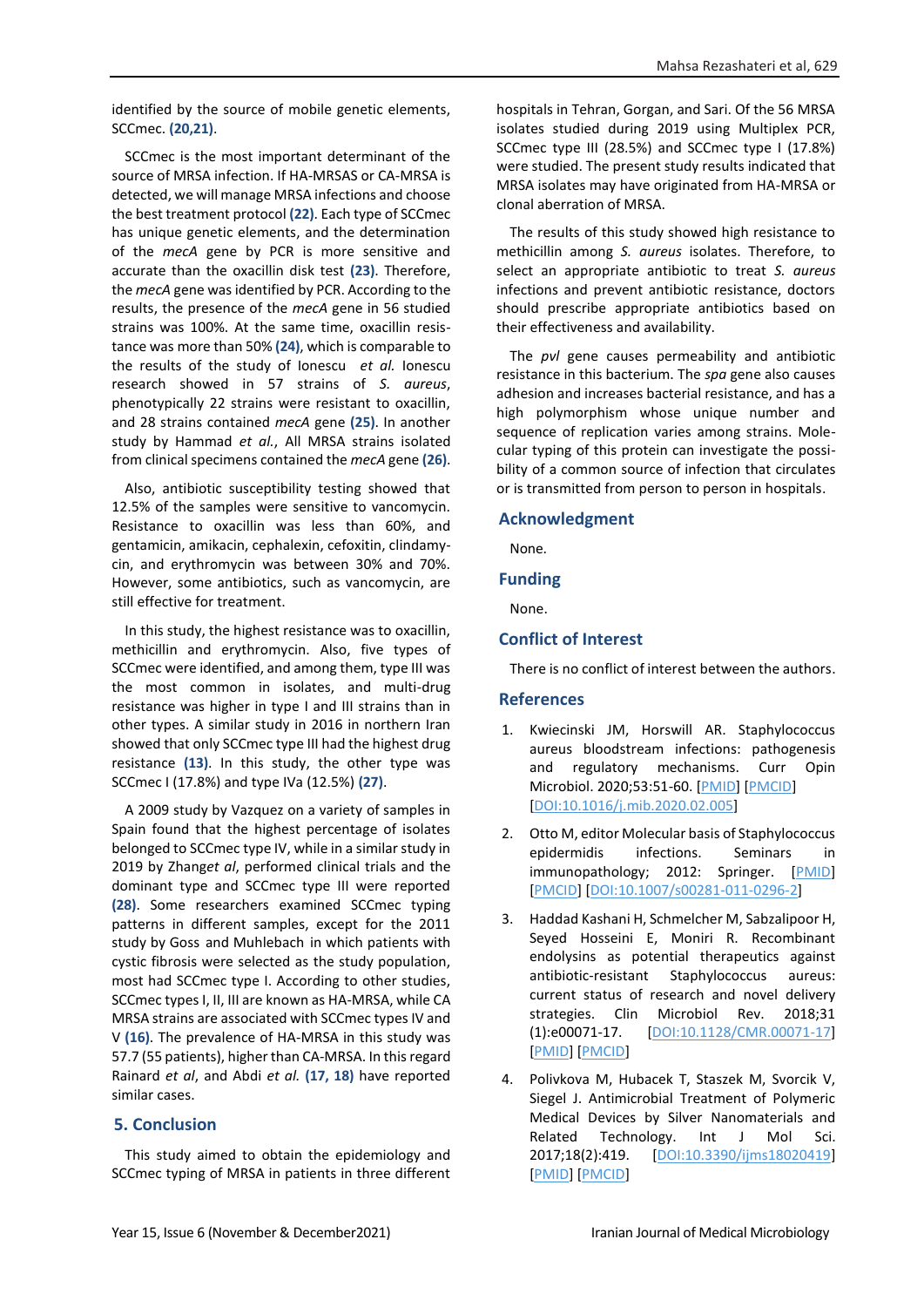- 5. Millan B. Fecal Microbial Transplantation and its Expansion into the Treatment of Other Diseases. 2016.
- 6. Biirgmann H, Sarum H. A brief multi-disciplinary review on antimicrobial resistance in medicine and its linkage to the global environmental microbiota. Front Microbiol. 2013 May 14;4:96.
- 7. Mohammadzadeh R, Mohammadi-Gollou A, Salehabadi Y. The Prevalence of CTX-M Beta-Lactamase Gene in Urinary Tract Infections in Patients Referring to Bonab City Hospitals. Iran J Med Microbiol. 2019;13(03). [\[DOI:10.30699/ijmm.13.4.302\]](https://doi.org/10.30699/ijmm.13.4.302)
- 8. Aslam B, Wang W, Arshad MI, Khurshid M, Muzammil S, Rasool MH, et al. Antibiotic resistance: a rundown of a global crisis. Infect Drug Resist. 2018;11:1645-58. [\[DOI:10.2147/IDR.S173867\]](https://doi.org/10.2147/IDR.S173867) [\[PMID\]](https://www.ncbi.nlm.nih.gov/pubmed/30349322) [\[PMCID\]](http://www.ncbi.nlm.nih.gov/pmc/articles/PMC6188119)
- 9. Rashmi S, Chaman L, Bhuvneshwar K. Antibacterial resistance: current problems and possible solutions. Indian J Med Sci. 2005; 59:120-9. [\[DOI:10.4103/0019-5359.15091\]](https://doi.org/10.4103/0019-5359.15091) PMID
- 10. Gurib-Fakim A. Medicinal plants: traditions of yesterday and drugs of tomorrow. Mol Aspects Med. 2006;27(1):1-93.
- 11. Fischer H-D. Medical and Health-Related Coverage in Print-Media: Pulitzer Prize Winning Articles, Books, Cartoons and Photos: LIT Verlag Münster; 2020.
- 12. Gradmann C. From lighthouse to hothouse: hospital hygiene, antibiotics and the evolution of infectious disease, 1950-1990. Hist Philos Life Sci. 2018;40(1):1-25. [\[DOI:10.1007/s40656-017-](https://doi.org/10.1007/s40656-017-0176-8) [0176-8\]](https://doi.org/10.1007/s40656-017-0176-8) [\[PMID\]](https://www.ncbi.nlm.nih.gov/pubmed/29181597)
- 13. Luque Paz D, Lakbar I, Tattevin P. A review of current treatment strategies for infective endocarditis. Expert Rev Anti Infect Ther. 2021;19(3):297-307. [\[DOI:10.1080/14787210.2020.1822165\]](https://doi.org/10.1080/14787210.2020.1822165) [\[PMID\]](https://www.ncbi.nlm.nih.gov/pubmed/32901532)
- 14. Peacock SJ, Paterson GK. Mechanisms of Methicillin Resistance in Staphylococcus aureus. Annu Rev Biochem. 2015;84:577-601. [\[DOI:10.1146/annurev-biochem-060614-](https://doi.org/10.1146/annurev-biochem-060614-034516) [034516\]](https://doi.org/10.1146/annurev-biochem-060614-034516) [\[PMID\]](https://www.ncbi.nlm.nih.gov/pubmed/26034890)
- 15. Foster TJ, Geoghegan JA, Ganesh VK, Hook M. Adhesion, invasion and evasion: the many functions of the surface proteins of Staphylococcus aureus. Nat Rev Microbiol. 2014;12(1):49-62. [\[DOI:10.1038/nrmicro3161\]](https://doi.org/10.1038/nrmicro3161) [\[PMID\]](https://www.ncbi.nlm.nih.gov/pubmed/24336184) [\[PMCID\]](http://www.ncbi.nlm.nih.gov/pmc/articles/PMC5708296)
- 16. Afrough P, Pourmand MR, Zeinalinia N, Yousefi M, Abdossamadi Z, Bagherzadeh Yazdchi S. Molecular typing of clinical and nasal carriage isolates of Staphylococcus aureus by spa gene patterns. J Maz Univ Med Sci. 2012;22(94):28-34.
- 17. Rainard P, Foucras G, Fitzgerald JR, Watts JL, Koop G, Middleton JR. Knowledge gaps and research priorities in Staphylococcus aureus mastitis control. Transbound Emerg Dis. 2018;65 Suppl 1:149-65. **DOI:10.1111/tbed.12698** [\[PMID\]](https://www.ncbi.nlm.nih.gov/pubmed/28984427)
- 18. Abdi P, Mahdavi Ourtakand M, Honarmand Jahromy S. The Effect of Matricaria chamomilla Alcoholic Extract on Phenotype Detection of Efflux Pumps of Methicillin Resistant Staphylococcus aureus (MRSA) Isolated from Skin Lesions. Iran J Med Microbiol. 2019;13(3):220-31. [\[DOI:10.30699/ijmm.13.3.220\]](https://doi.org/10.30699/ijmm.13.3.220)
- 19. De Oliveira DMP, Forde BM, Kidd TJ, Harris PNA, Schembri MA, Beatson SA, et al. Antimicrobial Resistance in ESKAPE Pathogens. Clin Microbiol Rev. 2020;33(3):e00181-19. [\[DOI:10.1128/CMR.00181-19\]](https://doi.org/10.1128/CMR.00181-19) [\[PMID\]](https://www.ncbi.nlm.nih.gov/pubmed/32404435) [\[PMCID\]](http://www.ncbi.nlm.nih.gov/pmc/articles/PMC7227449)
- 20. Rasigade JP, Vandenesch F. Staphylococcus aureus: a pathogen with still unresolved issues. Infect Genet Evol. 2014;21:510-4. [\[DOI:10.1016/j.meegid.2013.08.018\]](https://doi.org/10.1016/j.meegid.2013.08.018) [\[PMID\]](https://www.ncbi.nlm.nih.gov/pubmed/23994773)
- 21. Bai Z, Chen M, Lin Q, Ye Y, Fan H, Wen K, et al. Identification of Methicillin-Resistant Staphylococcus Aureus From Methicillin-Sensitive Staphylococcus Aureus and Molecular Characterization in Quanzhou, China. Front Cell Dev Biol. 2021;9:629681.[\[PMID\]](https://www.ncbi.nlm.nih.gov/pubmed/33553185) [\[PMCID\]](http://www.ncbi.nlm.nih.gov/pmc/articles/PMC7858276) [\[DOI:10.3389/fcell.2021.629681\]](https://doi.org/10.3389/fcell.2021.629681)
- 22. Liu J, Chen D, Peters BM, Li L, Li B, Xu Z, et al. Staphylococcal chromosomal cassettes mec (SCCmec): A mobile genetic element in methicillin-resistant Staphylococcus aureus. Microb Pathog. 2016;101:56-67. [\[DOI:10.1016/j.micpath.2016.10.028\]](https://doi.org/10.1016/j.micpath.2016.10.028) [\[PMID\]](https://www.ncbi.nlm.nih.gov/pubmed/27836760)
- 23. Hashemizadeh Z, Hadi N, Mohebi S, Kalantar-Neyestanaki D, Bazargani A. Characterization of SCCmec, spa types and Multi Drug Resistant of methicillin-resistant Staphylococcus aureus isolates among inpatients and outpatients in a referral hospital in Shiraz, Iran. BMC Res Notes. 2019;12(1):1-6. [\[DOI:10.1186/s13104-019-4627](https://doi.org/10.1186/s13104-019-4627-z) [z\]](https://doi.org/10.1186/s13104-019-4627-z) [\[PMID\]](https://www.ncbi.nlm.nih.gov/pubmed/31547848) [\[PMCID\]](http://www.ncbi.nlm.nih.gov/pmc/articles/PMC6757424)
- 24. Choi SM, Kim SH, Kim HJ, Lee DG, Choi JH, Yoo JH, et al. Multiplex PCR for the detection of genes encoding aminoglycoside modifying enzymes and methicillin resistance among Staphylococcus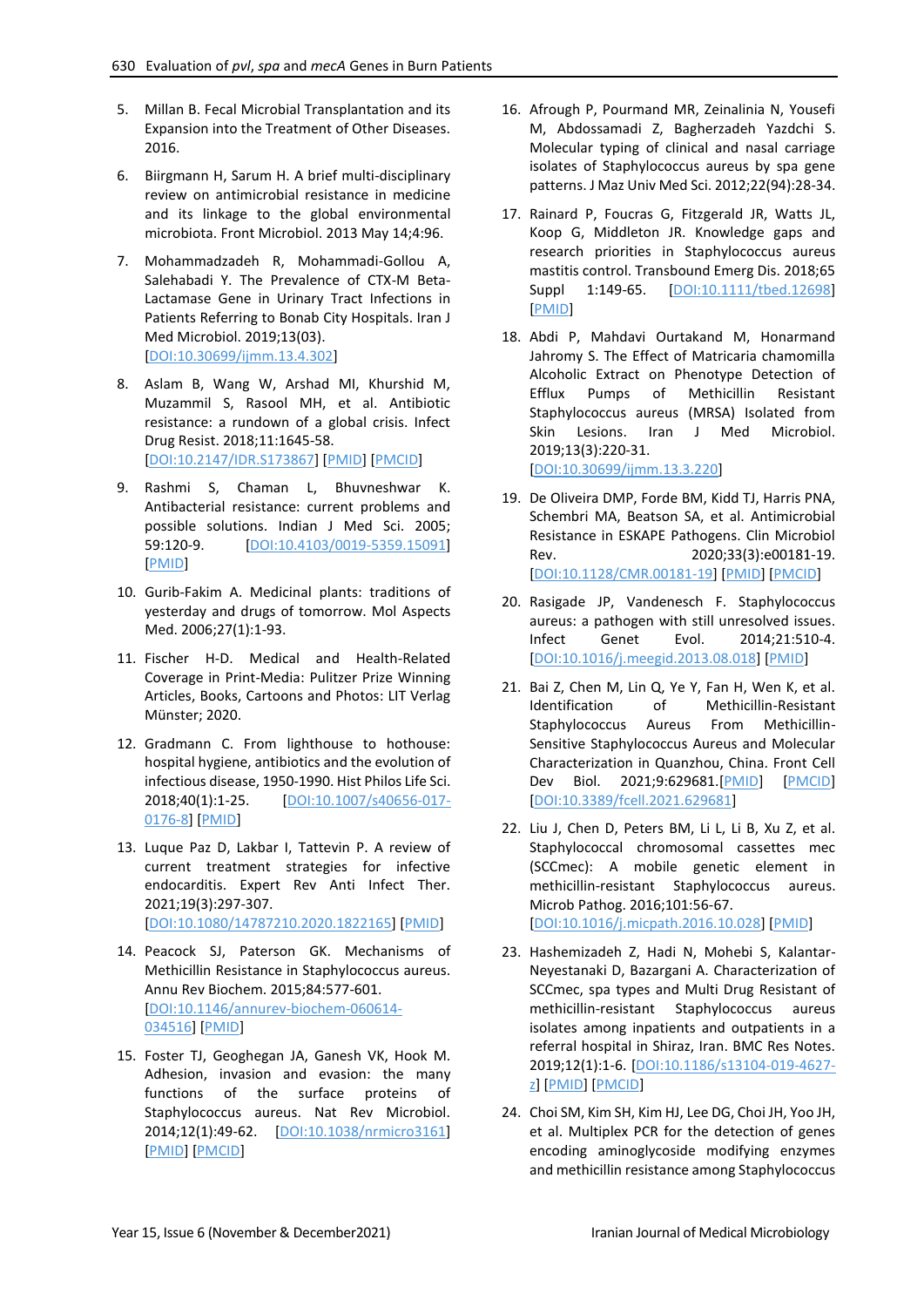species. J Korean Med Sci. 2003;18(5):631-6. [\[PMID\]](https://www.ncbi.nlm.nih.gov/pubmed/14555812) [\[PMCID\]](http://www.ncbi.nlm.nih.gov/pmc/articles/PMC3055104) [\[DOI:10.3346/jkms.2003.18.5.631\]](https://doi.org/10.3346/jkms.2003.18.5.631)

25. Ionescu R, Mediavilla JR, Chen L, Grigorescu DO, Idomir M, Kreiswirth BN, et al. Molecular characterization and antibiotic susceptibility of Staphylococcus aureus from a multidisciplinary hospital in Romania. Microb Drug Resist. 2010;16(4):263-72.

[\[DOI:10.1089/mdr.2010.0059\]](https://doi.org/10.1089/mdr.2010.0059) [\[PMID\]](https://www.ncbi.nlm.nih.gov/pubmed/21034225)

- 26. Hammad AM, Watanabe W, Fujii T, Shimamoto T. Occurrence and characteristics of methicillinresistant and -susceptible Staphylococcus aureus and methicillin-resistant coagulase-negative staphylococci from Japanese retail ready-to-eat raw fish. Int J Food Microbiol. 2012;156(3):286- 9. [\[DOI:10.1016/j.ijfoodmicro.2012.03.022\]](https://doi.org/10.1016/j.ijfoodmicro.2012.03.022) [\[PMID\]](https://www.ncbi.nlm.nih.gov/pubmed/22541390)
- 27. Ghanbari F, Saberianpour S, Zarkesh-Esfahani Fs, Ghanbari N, Taraghian A, Khademi F. Staphylococcal cassette chromosome mec (SCCmec) typing of methicillin-resistant Staphylococcus aureus strains isolated from community-and hospital-acquired infections. Avicenna J Clin Microbiol Infect. 2017;4(2):42244-. [\[DOI:10.5812/ajcmi.42244\]](https://doi.org/10.5812/ajcmi.42244)
- 28. Zhang K, McClure J-A, Conly JM. Corrigendum to" Enhanced multiplex PCR assay for the typing of staphylococcal cassette chromosome mec types I to V in methicillin-resistant Staphylococcus aureus". Mol Cell Probes. 2019;45:68-. [\[DOI:10.1016/j.mcp.2019.03.004\]](https://doi.org/10.1016/j.mcp.2019.03.004) [\[PMID\]](https://www.ncbi.nlm.nih.gov/pubmed/30928192)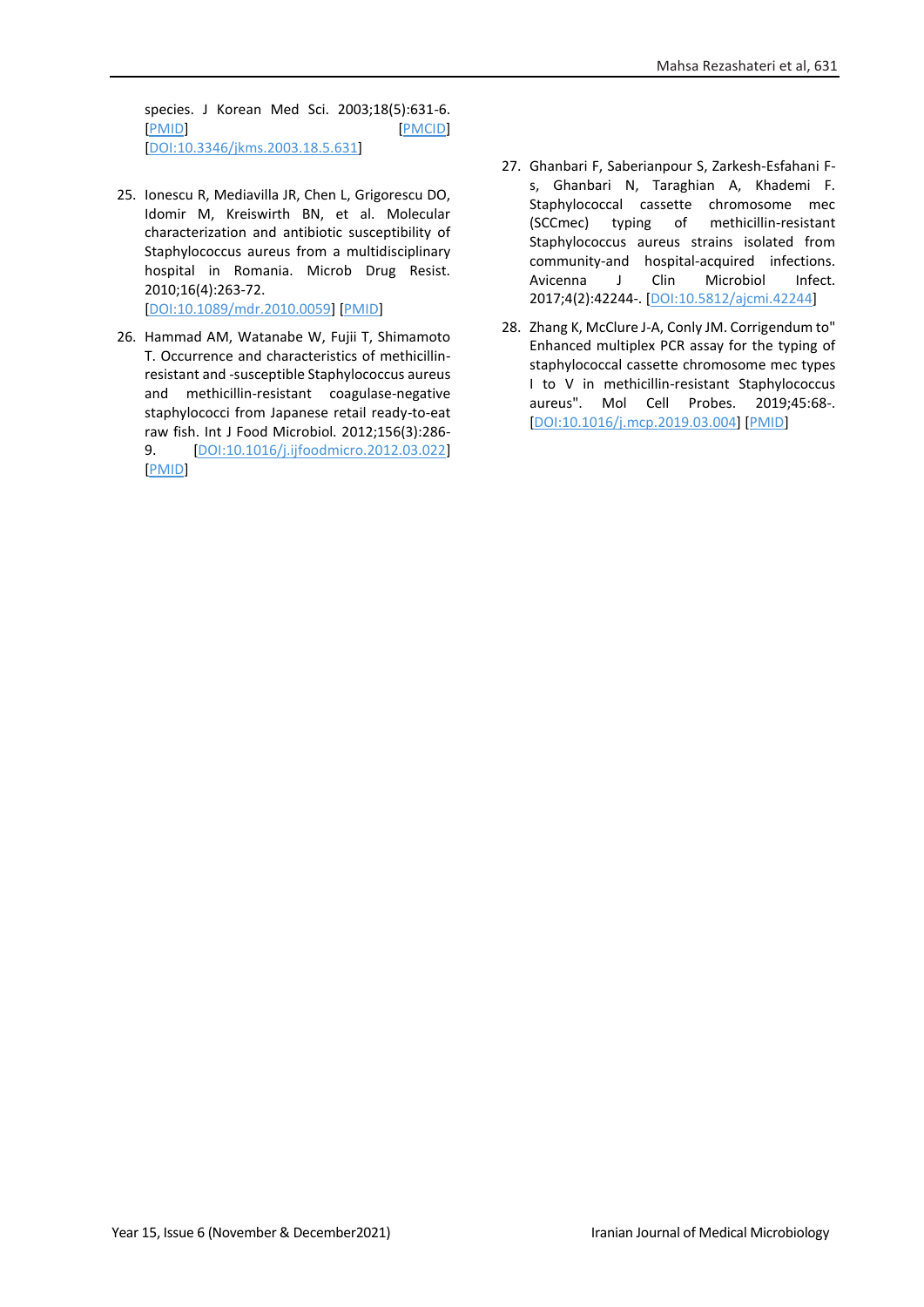

**سال 15 شماره 6 آذر و دی 1400** Journal homepage: [www.ijmm.ir](http://www.ijmm.ir/)





# **بررسی م ولکولی حضور ژن های** *pvl***،** *spa* **و** *mecA* **و همبستگی آنها با طیفی از آنتی بیوتیک ها در باکتری استافیلوکوکوس اورئوس جمع آوری شده از بیماران سوختگی ،<sup>1</sup> مهسا اهرابی ،[2](http://orcid.org/0000000300573290) میترا صالحی\* [3](http://orcid.org/0000000283979415) مهسا رضا شاطر[ی](http://orcid.org/0000000254062050)**

- .1 کارشناس ارشد ژنتیک، گروه ژنتیک، دانشکده علوم ز یستی، واحد تهران شمال، دانشگاه آزاد اسالمی، تهران، ا یران
- ۲ . دکترای تخصصی میکروبیولوژی، گروه زیستشناسی، دانشکده علوم زیستی، واحد تهران شمال، دانشگاه آزاد اسلامی، تهران، ایران
	- ۳. استادیار ژنتیک، گروه زیستشناسی، دانشکده علوم زیستی، واحد تهران شمال،دانشگاه آزاد اسلامی، تهران، ایران

# **اطالعات مقاله چکیده**

**تاریخچۀ مقاله دریافت: 1400/03/09 پذیرش1400/06/10: انتشار آ نالین : /17 1400/09 موضوع:** باکتری شناسی پزشکی

## **نویسندۀ مسئول:**

**میترا صالحی**  استادیار ژنتیک، گروه زیست شناسی، دانشکده علوم زیستی، دانشگاه آزاد اسالمی، واحد تهران شمال، تهران، ایران

**ایمیل:** [mitra\\_salehi\\_microbiology@yahoo.com](mailto:mitra_salehi_microbiology@yahoo.com)

**زمینه و اهداف**: باکتری استافیلوکوکوس اورئوس یکی از مهمترین پاتوژن های انسانی و یکی از عوامل شایع عفونتهای بیمارستانی اکتسابی در جهان است. هدف از این مطالعه، بررسی مقاومت آنتیبیوتیکی در سویههای ا*ستافیلوکوکوس اورئوس* مقاوم به متیسیلین (MRSA) و ویژگیهای مولکولی سویههای باکتری استافیلوکوکوس اورئوس است.

**مواد و روش کار**: این مطالعه توصیفی بر روی 56 سویه استافیلوکوکوس اورئوس جدا سازی شده از نمونههای بالینی در سال ۱۳۹۷، انجام پذیرفت. تعیین الگوی مقاومت سویهها نسبت به آنتی بیوتیک با روش دیسک دیفیوژن انجام شد. همچنین زیر رده های mecA توسط واکنش RCR Multiplex تعیین گردید. ژن pvl و spa در این سویهها با واکنش PCR تعیین گردیدند.

**یافتهها:** بیشترین مقاومت سویهها نسبت به آنتیبیوتیکهای اگزاسیلین، سفوکسیتیم و اریترومایسین و ونکومایسین (۱۲/۵٪) مشاهده شد. ۱۰۰درصد از سویههای *استافیلوکوکوس اورئوس* مقاوم به متیسیلین، حاوی ژن *mecA* بودند و بیش از 50 درصد سویه های ایزوله شده مرتبط با عفونتهای بیمارستانی بودند. عالوه براین، 3type SCCmec و1type SCCmec بهعنوان ساب تیپهای غالب در این تحقیق شناسایی شدند و )/8 %17(10 سویه از سویههای جداسازی شده غیر قابل تایپ بودند.

**نتیجهگیری**: نتایج نشان دادند که توزیع ژن spa در 82 درصد از نمونهها وجود داشت. از مجموع 46 نمونه 40 نمونه متعلق به نمونههای زخم بودند. همچنین، ژن *pvl* در 12 درصد )7 نمونه( نمونهها مشاهده شد. ارتباط میان ژن *mecA* با مقاومت به آنتیبیوتیکهای اگزاسیلین، سفوکسیتین، اریترومایسین در سویههای *استافیلوکوکوس اورئوس* مقاوم به متیسیلین وجود دارد

**کلید واژه ها:** استافیلوکوکوس اورئوس، *pvl* ، *spa*، *mecA*، مقاومت آنتیبیوتیکی

کپی رایت © مجله میکروب شناسی پزشکی ایران : دسترسی آزاد؛ کپی برداری، توزیع و نشر برای استفاده غیرتجاری با ذکر منبع آزاد است.

#### **مقدمه**

استافیلوکوکوس اورئوس یکی از مهمترین عوامل شناخته شدهای است که باعث عفونتهای جدی و مرگآوری در جامعه انسانی به ویژه بیمارستانها میشود **)1(**. امروزه باکتری استافیلوکوکوس ارئوس به عنوان عامل مهم بیماری زا در بیمارستان ها شناخته شده است **)2(**. این باکتری موجب ایجاد طیف وسیعی از بیماری ها میشود و برای داشتن ژنوم با استعداد جهش باال، در چند دهه اخیر، تغییرات ژنتیکی زیادی را متحمل

شده و چون دارای ژنوم انعطاف پذیری است، سویههای بیماری زا و مقاوم به داروی آن گسترش یافته است. کلونیزاسیون استافیلوکوکوس اورئوس به ویژه انواع مقاوم به متیسیلین آن، راهی برای گسترش این باکتری در سطح جامعه و ایجاد بیماری در افراد است **)3-5(**.

مقاومت باکتریها نسبت به آنتیبیوتیک ها، یکی از بزرگترین چالشهایی است که سالمت انسان عصر مدرن را تهدید میکند.

ایران پزشکی شناسی میکروب مجله Majallah-i mīkrub/shināsī-i pizishkī-i Īrān.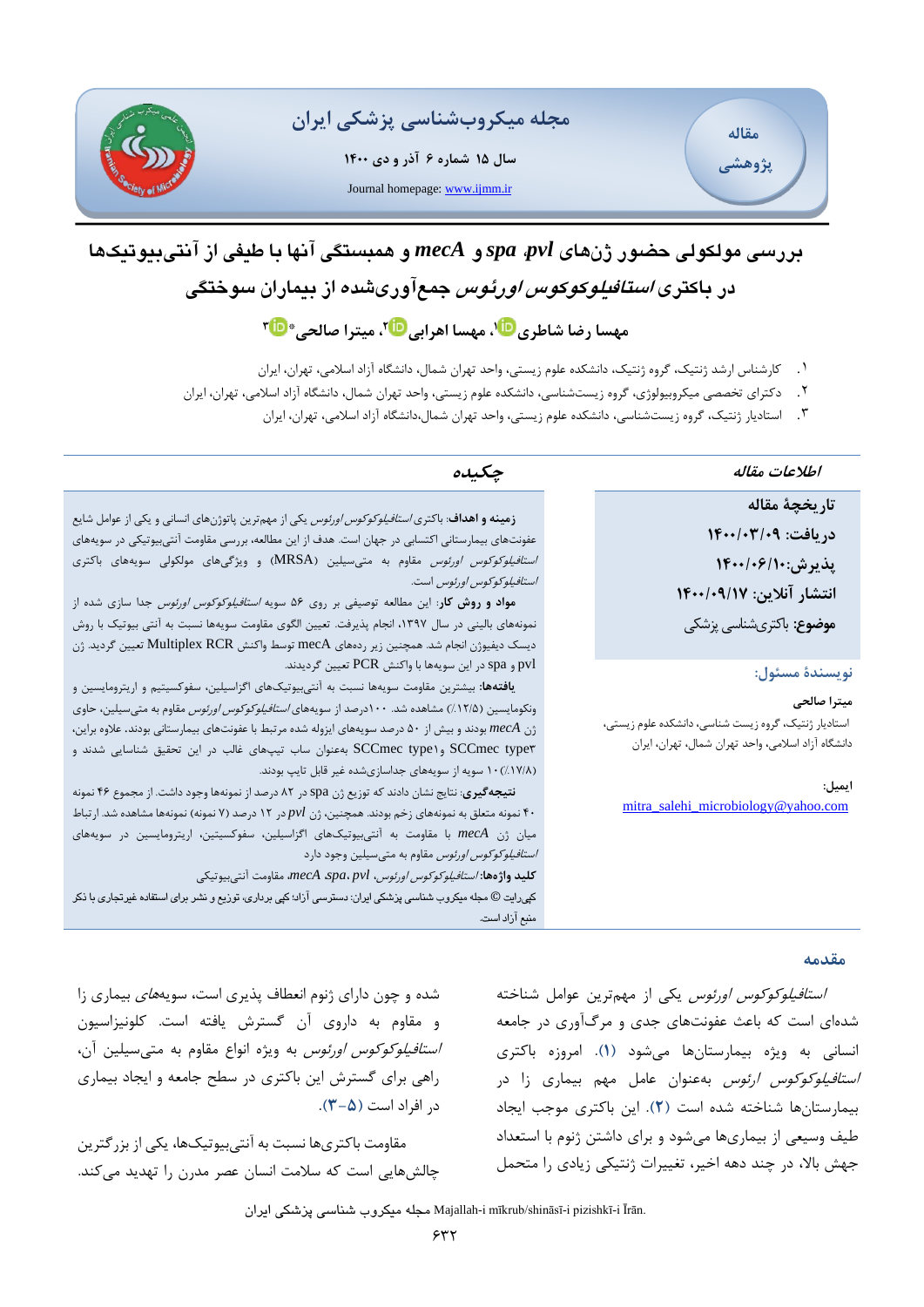در دهههای اخیر، مصرف آنتیبیوتیک، عالوه بر پزشکی در کشاورزی هم افزایش چشمگیری داشته و محیط زیست را هم تحت تاثیر قرار داده است **)6 و 7(**. از مقاومت دارویی در برابر آنتی بیوتیکها میتوان بهعنوان یک تهدید بزرگ جهانی نام برد که توسط مقاومت باکتریایی و به دنبال ایجاد ژنهای مقاومت در پالسمید باکتریها ایجاد میگردد **)9و8(**.

پس از کشف پنیسیلین، در ابتدا از این دارو برای درمان عفونتهای استافیلوکوکی استفاده میشد اما روز به روز مقاومت سویه های باکتری نسبت به آن افزوده شد بهطوری که در سال ۱۹۵۰، تنها۴۰ درصد سویههای بیمارستانی به پنیسیلین مقاوم شدند و این میزان درسال 1960 به 80 درصد رسید **)11و10(**. علت این پدیده تولید پلی سیلیناز توسط باکتری بود که پنی سیلین را تجزیه میکند؛ بنابراین از آنتیبیوتیکهای جدیدتر یعنی پنیسیلینهای مقاوم به پنیسیلیناز )مانند اگزاسیلین و متیسیلین) استفاده میشود. متأسفانه به مرور زمان باکتری به این آنتیبیوتیک ها نیز مقاوم شده است **)13و 12(**.

مقاومت به متیسیلین و سایر پنیسیلینهای مقاوم به پنیسیلیناز به دلیل وجود اپرون mec است. این اپرون، بخشی از کاست کروموزومی استافیلوکوکی (SCCmec (است. ژن mecA، پروتئین متصل شونده به پنیسیلین با نام a2PBP را کد میکند که میل پیوندی پایینی برای آنتیبیوتیک های بتاالکتام دارد **)7(.** پروتئینهای PBP در ساخت و ساز دیواره سلولی باکتریایی نقش دارند **) 12(**. از این رو، وجود چنین پروتئین جدیدی تحت تأثیر آنتیبیوتیک نخواهد بود و باکتری به راحتی به زندگی خود ادامه میدهد. به این سویهها در اصطالح استافیلوکوکهای مقاوم به متیسیلین (MRSA (میگویند. برای درمان، از آنتیبیوتیک دیگری به نام ونکومایسین و از آنتیبیوتیک جدیدی به نام لینزولید استفاده شده است **) 14(**.

*spa* از جمله پروتئین های سطحی استافیلوکوکوس اورئوس است که عالوه بر این که فاکتور ویروالنس باکتری محسوب میشود، جهت تعیین هویت اختصاصی استافیلوکوکوس اورئوس نیز استفاده میگردد که تعداد و توالی منحصر به فرد تکراری آن در میان سویه ها متفاوت است. با تایپینگ مولکولی این پروتئین، میتوان موجب جلوگیری از بروز اپیدمیها و کاهش تعداد عفونت ها و همین طور کاهش هزینه ناشی از عفونته*ای* بیمارستانی شد  $.$ (1 $\Delta$ )

وجود الگوهای مشابه ژن*spa* بیانگر منبع مشترک عفونت در بخشهای بیمارستانی می باشد. تجزیه و تحلیل این الگوها میتواند به شکستن زنجیره انتقال عفونت در بیمارستان کمک کند **)16(**. تنوع موجود در سویههای *استافیلوکوکوس اورئوس* میتواند پاسخ به درمان را تحت شعاع قرار دهد. یعنی شناسایی سویهها میتواند در نحوۀ انتخاب آنتیبیوتیک موثر باشد لذا تایپینگ مولکولی استافیلوکوکها برای تعیین خصوصیت و افتراق آنها حائز اهمیت است **)17(**.

بهمنظور بررسی جامعه آماری در این مطالعه، پس از استخراج ژنوم استافیلکوکوس اورئوس از بیماران سوختگی، ژنوم *spa* و *pvl* توسط واکنش PCR شناسایی و الگوی حساسیت و مقاومت به آنتیبیوتیک در این سویه ها با روش دیسک دیفیوژن تعیین، سپس احتمال ارتباط میان ژن بیماریزایی و مقاومت به آنتیبیوتیک بررسی شد.

# **مواد و روش ها**

**جمع آوری و نگهداری باکتری استافیلوکوکوس اورئوس**

در این مطالعه آزمایشگاهی تعداد 56 نمونه استافیلوکوکوس اورئوس مثبت از بیماران سوختگی از بیمارستانهای شهید مطهری تهران، 5 آذر گرگان و شهید زارع ساری درسال 1397جمع آوری گردید. این نمونهها جهت کشت بر روی محیط های بالد آگار و مانیتول سالت آگار انتقال داده شده و در دمای 37 درجه سلسیوس به مدت 24 ساعت در انکوباتور نگهداری شد. برای تعیین هویت گونه های باکتریایی از تستهای بیوشیمیایی شامل رنگآمیزی گرم، کواگوالز، کاتاالز، Danse و تخمیر مانیتول استفاده شد.

**تست آنتی بیوگرام** 

آزمون آنتی بیوگرام از روش دیسک دیفیوژن و طبق دستورالعمل CLSI انجام شد. بدین این منظور تعدادی از کلونی باکتری را به وسیله آنس برداشته و در سرم فیزیولوژی استریل حل نموده تا برابر با کدورت استاندارد نیم مکفارلند گردد. سپس بر روی محیط مولر هینتون آگار کشت داده شد و دیسکهای آنتیبیوتیک با فاصله استاندارد روی محیط کشت قرار داده و در دمای 37 درجه سلسیوس انکوبه گردید و بعد از 24 ساعت نتایج قرائت شد.

برای انجام این مطالعه دیسک های آنتیبیوتیکی μg30 ونکومایسین، ۱۰μg جنتامایسین، Δμg متی سیلین، μg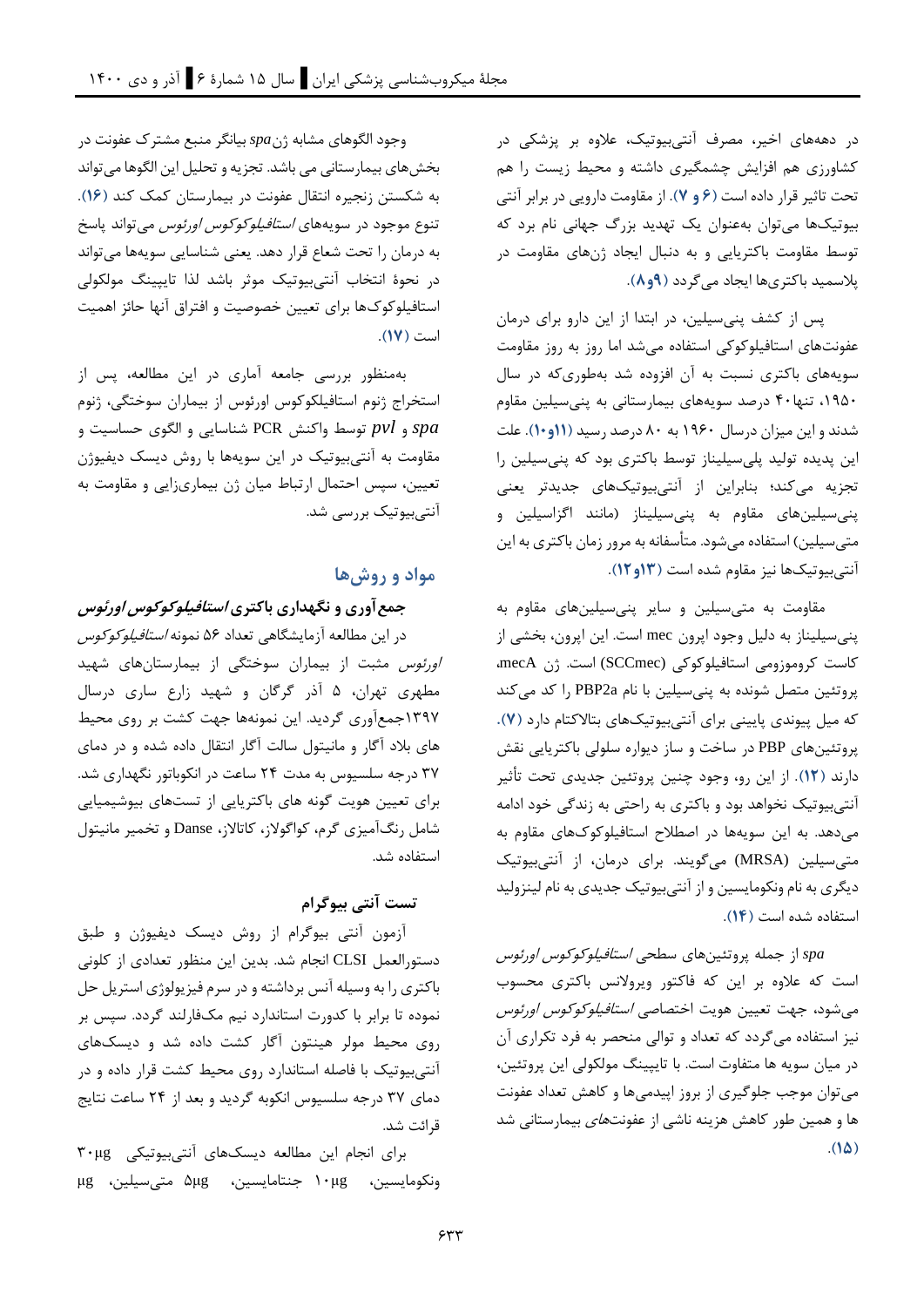اگزاسیلیسن ۰، ۳۰μg سفوکسیتین و ۱۵μg اریترومایسین ، از شرکت پادتن طب تهیه گردید . جهت بررسی کنترل کیفی آزمایشات ازسویه استاندارد *استافیلوکوکوس اورئوس* 25923ATCC بهعنوان کنترل مثبت استفاده شد.

# **استخراج DNA و تست PCR**

جهت استخراج DNA از کیت باکتریهای گرم مثبت . گردید استفاده( Cinna Pure DNA KIT-PR881614 ( سیناژن تایپ SCCmec برای56 سویه MRSA با استفاده از روش PCR Multiplex انجام شد. برای این منظور از آغازگرهای نشان

داده شده در جدول 1 استفاده شد. هر دور PCR در حجم نهایی 15 میکرولیتر انجام شد که متشکل از 2 میکرولیتر پرایمر، 1/5 میکرولیتر از بافر (V۵،PCR (10X) میکرولیتر 2MgCl2 ، ۲۶۰ میکرولیتر dNTPs و ۰/۳میکرومولار ازNF Water بود. برای هر۹ پرایمر، 0/8<br /> میکرولیتر پلیمراز DNA Ex-Taq و 7/3 میکرولیتر آب مقطر استفاده شده است. جهت انجام PCR دناتوراسیون در دمای 94 درجه سلسیوس در 15 دقیقه انجام شده و به دنبال آن 10 چرخه دناتوراس یون و برای اتصال مجدد 45ثانیه در دمای 94 درجه سلسیوس انجام گرفت.

| جموق، توانے،ھای پرایمز استفادہ شدہ برای نسب ۱۷ ، ۱۷۱۵،۱۱۲۵۸ جهت تایپینٹ و تعیین ساب پولیٹ انگلالکت ایک انگلال |                                                               |                           |                           |                  |  |  |  |
|---------------------------------------------------------------------------------------------------------------|---------------------------------------------------------------|---------------------------|---------------------------|------------------|--|--|--|
| <b>Primers</b>                                                                                                | Oligonucleotide sequences (50–30)                             | <b>Concentration (mM)</b> | <b>Amplicon size (bp)</b> | <b>Specifity</b> |  |  |  |
| <b>Type I-F</b><br><b>Type I-R</b>                                                                            | 5'-GCTTTAAAGAGTGTCGTTACAGG-3'<br>3'-GTTCTCTCATAGTATGACGTCC-5' | 0.2                       | 613                       | sccmec I         |  |  |  |
| <b>Type II-F</b><br><b>Type II-R</b>                                                                          | 5'-CGTTGAAGATGATGAAGCG-3'<br>3'-CGAAATCAATGGTTAATGGACC-5'     | 0.2                       | 398                       | <b>SCCmec</b>    |  |  |  |
| <b>Type III-F</b><br><b>Type III-R</b>                                                                        | 5'-CCATATTGTGTACGATGCG-3'<br>3'-CCTTAGTTGTCGTAACAGATCG-5      | 0.2                       | 280                       | <b>SCCmec</b>    |  |  |  |
| <b>Type IVa-F</b><br><b>Type IVa-d</b>                                                                        | 5'-GCCTTATTCGAAGAAACCG-3'<br>3'-CTACTCTTCTGAAAAGCGTCG-5'      | 0.2                       | 776                       | SCCmec I         |  |  |  |
| <b>Type IVb-F</b><br><b>Type IVb-R</b>                                                                        | 5'-TCTGGAATTACTTCAGCTGC-3'<br>3'- AAACAATATTGCTCTCCCTC-5'     | 0.2                       | 493                       | <b>SCCmec</b>    |  |  |  |
| <b>Type IVc-F</b><br><b>Type IVc-R</b>                                                                        | 5'-ACAATATTTGTATTATCGGAGAGC-3'<br>3'-TTGGTATGAGGTATTGCTGG-5'  | 0.2                       | 200                       | sccmec           |  |  |  |
| <b>Type IVd-F</b><br><b>Type IVd-R</b>                                                                        | 5'-CTCAAAATACGGACCCCAATACA-3'<br>3'-TGCTCCAGTAATTGCTAAAG-5'   | 0.2                       | 881                       | <b>SCCmec</b>    |  |  |  |
| <b>Type V-F</b><br><b>Type V-R</b>                                                                            | 5'-GAACATTGTTACTTAAATGAGCG-3'<br>3'-TGAAAGTTGTACCCTTGACACC-5' | 0.2                       | 335                       | SCCme            |  |  |  |
| $MecA147-F$<br>$MecA147-R$                                                                                    | 5'-GTGAAGATATACCAAGTGATT-3'<br>3'-ATGCGCTATAGATTGAAAGGAT-5'   | 0.2                       | 147                       | mecA             |  |  |  |

# **جدول.1** توالیهای پرایمر استفاده شده برای تست PCR Multiplex جهت تایپینگ و تعیین ساب یونیت SCCmec MSRA

# **یافته ها**

**جداسازی و تشخیص سویهها از نمونههای بالینی** دراین مطالعه در مجموع 56 نمونه خلط، خون، زخم، ادرار از بیماران سوختگی در شهر تهران وگرگان و ساری جمعآوری شد.

فراوانی نمونهها بر حسب نوع نمونه در جدول 1 ذکر شده است. با استفاده از آزمون های میکروبی رنگآمیزی گرم، محیط مانیتول سالت آگار، آنزیم کاتاالز و کوآگوالز تعداد 56 نمونه آلوده به استافیلوکوکوس اورئوس بودند..

#### **جدول .2** فراوانی نمونه های بالینی بر حسب نوع نمونه

| اٽ،  |      | حون | حلط | منشا نمونهبردارى |
|------|------|-----|-----|------------------|
| ١۵   |      |     |     | تعداد (۵۶ =n)    |
| 78/V | ۵۵/۳ |     |     | د, صد            |

نتایج آنتی بیوگرام نشان داد که 37 سویه از 56 سویه مورد **ارزیابی حساسیت میکروبی**  بررسی نسبت به آنتی بیوتیک سفوکسیتین مقاوم بودند. در این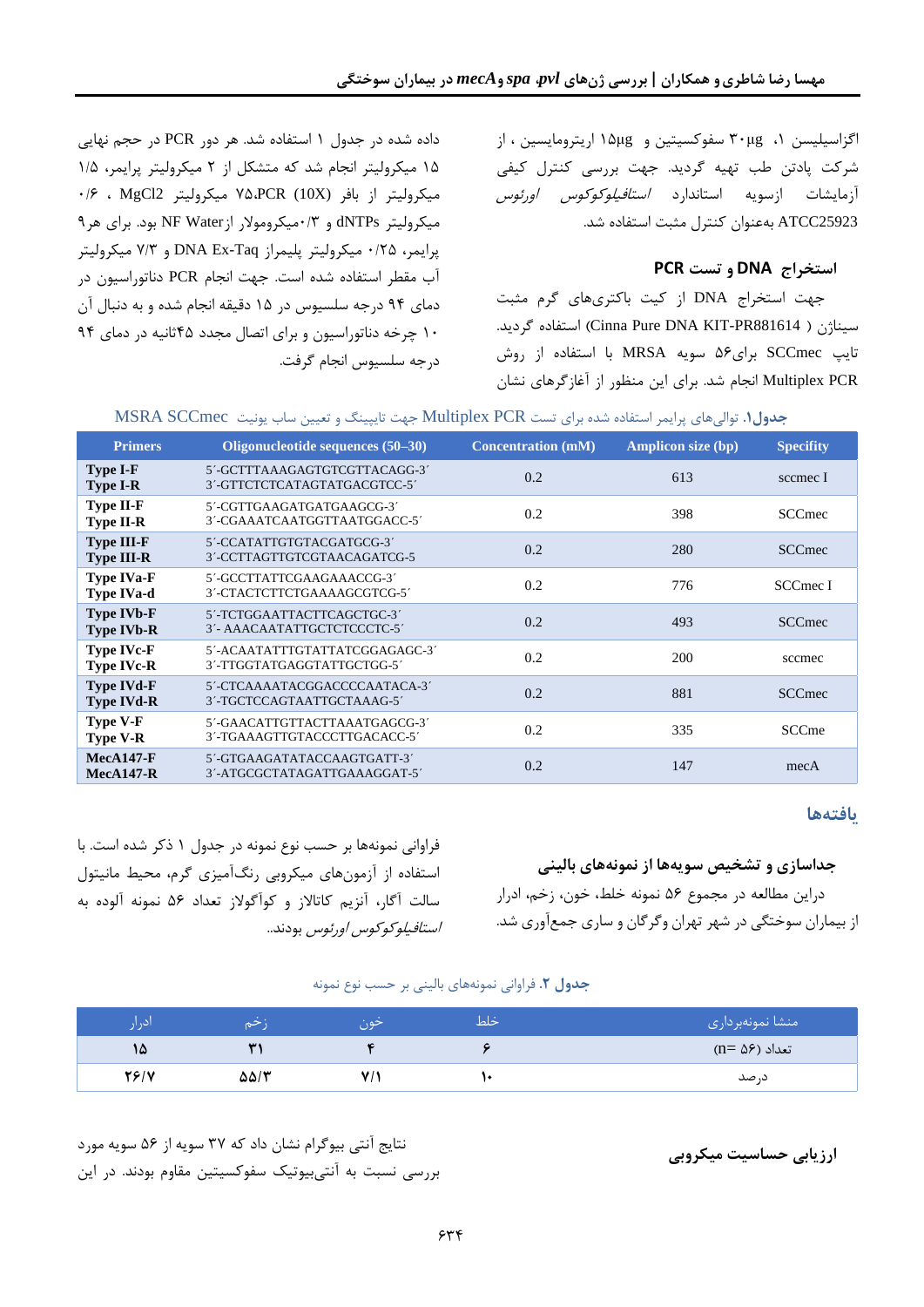مطالعه ارزیابی الگوی مقاومت آنتیبیوتیکی سویه*های* استافیلوکوکوس ارئوس نشان داد که بیشترین مقاومت نسبت به آنتیبیوتیک های متیسیلین )100 درصد( و سپس به سفوکسیتین

(۶۰ درصد) وکمترین مقاومت به آنتیبیوتیک ونکومایسین ( ۱۵ درصد ) وجود دارد. همچنین ۴۷٪ سویه ها به اگزاسیلین مقاوم بودند )جدول 2(.

**جدول .2** نتایج ارزیابی حساسیت میکروبی

| اگزاسیلین | ر مت <i>ی</i> سیلین | رونكومايسين ا | جنتامايسين | ِ سفوکسیتین اریترومایسین |    | انت <sub>ی</sub> بیوتیک |
|-----------|---------------------|---------------|------------|--------------------------|----|-------------------------|
|           |                     |               |            |                          |    | ِ تعداد حساس(n)         |
|           | ۵۶                  |               |            |                          | ٣٧ | تعداد مقاوم(n)          |

# **نتایج تکثیر ژن** *spa*

شکل 8 نتایج PCR را برای ژن spa در نمونههای ا*ستافیلوکوکوس اورئوس جد*ا شده از نمونههای بیماران نشان میدهد. )شکل 1(. نتایج نشان داد که توزیع ژن spa در 82 درصد )46 نمونه( نمونه ها وجود دارد. از مجموع 46 نمونه 40 نمونه متعلق به نمونههای زخم بودند.



**شکل .1** نتایج الکتروفورز محصول PCRبرای ژن spaچاهک M مارکر ۱۰۰bp .چاهک ۱ سویه استاندارد ۲۵۹۲۳ $\text{ATCC}$ . چاهک 2تا7 سویههای استافیلوکوکوس اورئوس بالینی با طول قطعه315bp را نشان می هند.

# **نتایج تکثیر ژن** *pvl*

بهمنظور بررسی وجود ژن پنتون ولنتین لوکوسیدین )*pvl* ) در سویه*های استافیلوکوکوس ارئوس*، از پرایمرهای اختصاصی این ژن استفاده شد و نتایج با ارزیابی باند bp180 جفت باز بررسی شد )شکل 2(. نتایج نشان دادند که ژن *pvl* در 12 درصد )7 نمونه( مشاهده میشود.

در این مطالعه ارتباط معناداری بین وجود ژن *pvl* و نوع نمونه و ژن بیماری زای *spa* حاصل نشد.



**شکل .2** نتایج الکتروفورز محصول PCR بروی ژل الکتروفورزبرای ژن pvl. در چاهک M از مارکر ۱۰۰bp/۱۰۰bp گردید. چاهک 1 سویه استاندارد ATCC.29213 چاهک 2 تا6 سویههای استافیلوکوکوس ارئوس بالینی حاوی ژن *pvl*( طول قطعه bp 180).

# **SCC mec typing نتایج**

از بین56 سویه آزمایش شده با روش PCR%100، از نظر ژن mecA مثبت بودند. که برای تعیین نوع SCCmec ایزولههای MRSA ، تایپSCCmec در ایزولههای *aureus .S* بررسی شدند . همانطور که یافتهها نشان دادند، ۱۶ (۲۸/۵٪) ، ۱۰ (۱۷٪/۱۸) ، ۵ ( ۱۲/۵٪) ، ۷ (۱۲/۵٪) و ۲ (۲/۵٪) ، ۳ (۵/۳٪) ، صفر ( ۰٪) ، ۳ )5%/3( از جدایههای MRSA حاوی SCCmec نوع III، نوع I ، نوع II ، نوع Iva، نوع IVb ، نوع IVc، نوع IVd و نوع Vبودند. عالوه بر این، ۱۰ جدایه (۱۷/۸٪) قابل تایپ نبودند. همچنین مطالعه ما نشان داد که تعداد سویههای مرتبط با MRSA-HA نسبت به -CA MRSA در جدایههای تحت بررسی بیشتر بود.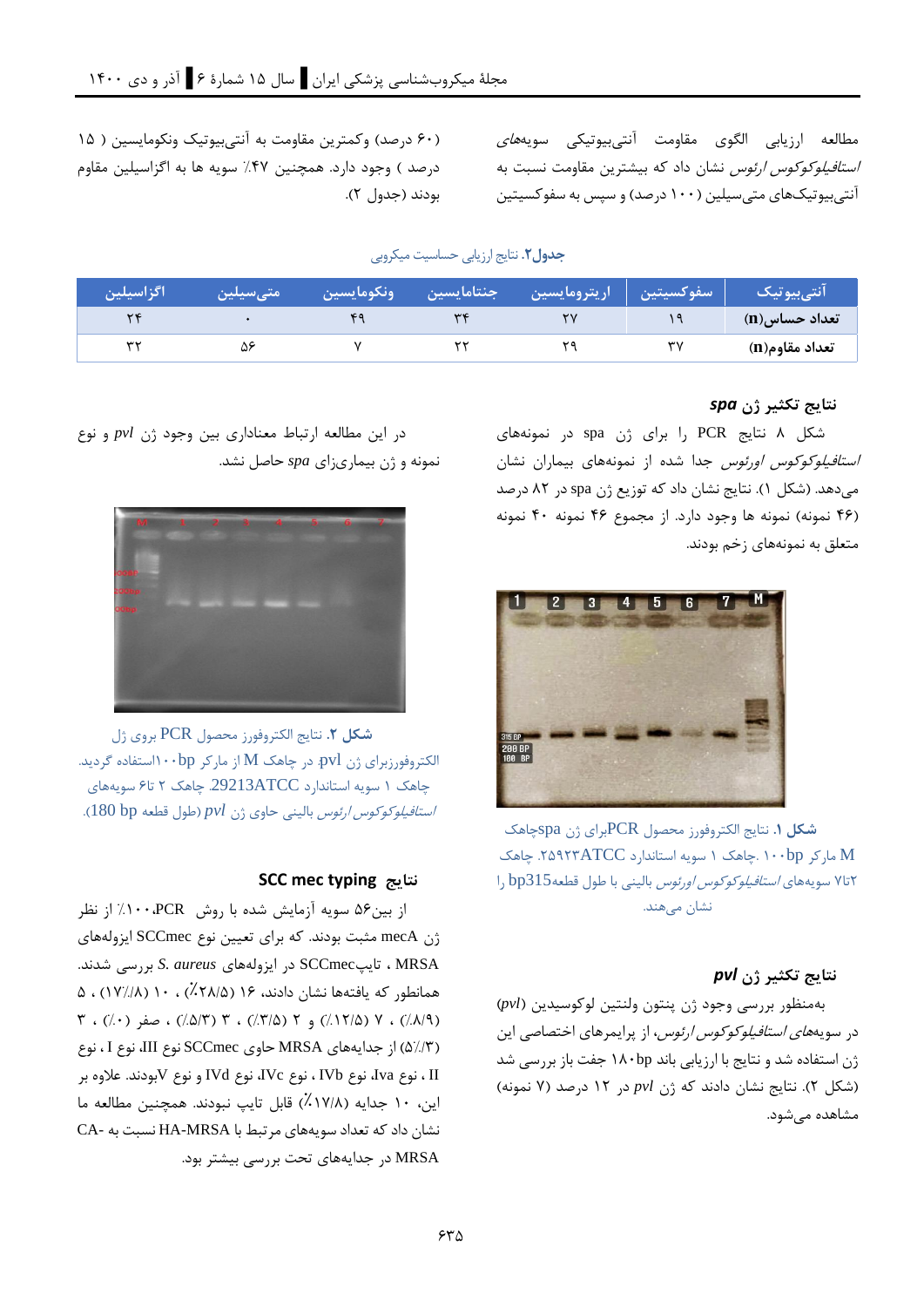

،3 چاهک ،SCC mec type II (398 bp) ،2 چاهک ،SCC mecI (613 bp) نوع ،1 چاهکMultiplex PCR آگارز کتروفورز ال **.3شکل** IVc نوع ،6 چاهک ،IVb (493bp)SCC me نوع c ،5 چاهک ،Iva (776bp) نوع SCCmec ،4چاهک ،SCC mec Type III (280 bp) .SCCmec (200bp)

**بحث** 

استافیلوکوکوس اورئوس یکی از مهمترین عوامل بیماریزای انسان است. این عامل اصلی عفونتها در جامعه و بیمارستانها طی دهههای گذشته است **)19و 18(**. شناسایی سریع درمان عفونتهای MRSA از مهمترین اقدامات برای جلوگیری از شیوع عفونت و کاهش خطر مرگ و میر در بیماران است **)12(**. عفونتهای MRSA به دو گروه MRSA-HA و MRSA-CA تقسیم میشوند. این طبقه بندیها را میتوان با منبع عناصر ژنتیکی متحرک، SCCmec شناخت **)21و20(**.

مهمترین عامل تعیینکنندۀ منبع عفونت MRSA در جامعه SCCmec است. اگر MRSAS-HAیا MRSA-CA شناسایی شود، ما قادر خواهیم بود عفونتهای MRSA را مدیریت کنیم و بهترین پروتکل درمان ی را انتخاب کنیم **)22(**. هر نوع SCCmec دارای عناصر ژنتیکی منحصر به فردی است و تعیین ژن mecA توسط تست PCR نسبت به تست دیسک اگزاسیلین حساسیت و دقت باالتری دارد **)23(**. بنابراین، ژن *mecA* با روش PCR مشخص شد. طبق نتایج بهدستآمده حضور ژن *mecA* در 56 سویه مورد مطالعه 100% بود، درحالیکه مقاومت به اگزاسیلین بیشتر از 50 درصد بود **)24(** که این نتیجه با نتایج مطالعه اینسکو و همکاران قابل مقایسه است. تحقیق فوق نشان داد که از بین 57 سویه استافیلوکوکوس اورئوس به روش فنوتیپی، 22 سویه در برابر اگزاسیلین مقاوم بوده و 28 سویه نیز حاوی ژن *mecA* هست **)25(**. در یک مطالعه دیگر

توسط حمد و همکاران، تمام سویه هایMRSA جدا شده از نمونه های بالینی حاوی ژن mecA بودند **)26(**.

همانطور که قبال ذکر شد، تست حساسیت آنتیبیوتیکی نشان داد که 12/5 درصد نمونهها به ونکومایسین حساس هستند. مقاومت به اگزاسیلین کمتر از %60 و به جنتامایسین، آمیکاسین، سفالکسین، سفوکسیتین، کلیندامایسین و اریترومایسین بین ۳۰٪ و%70 بود. با این حال، برخی از آنتیبیوتیک ها مانند وانکومایسین هنوز آنتیبیوتیک مؤثری برای درمان محسوب میشوند.

در این مطالعه، باالترین مقاومت در برابر اگزاسیلین، متیسیلین و اریترومایسین است. در این تحقیق پنج نوع SCCmec را شناسایی شده و از بی ن آنها، تیپ III شا یعترین تیپ در ایزوله های جدا شده در این مطالعه بود و مقاومت چند دارویی در سویه های نوع I و III نسبت به سایر انواع آن بیشتر بود. در یک مطالعۀ مشابه در سال 2016 در شمال ایران نشان داده که فقط SCCmec نوع III داراس بیشتری ن مقاومت در در برابر دارو دارد **)13(**. در این مطالعه تیپ غالب بعدی I SCCmec( %17/8 )و تیپ )5/12%( IVa بودند **)27(**.

در مطالعهای که در سال 2009 توسط Vazquez روی نمونه های مختلف در اسپانی ا انجام شد، بیشترین درصد ایزولهها متعلق به SCCmec نوع IV بود، درحالیکه در یک مطالعۀ مشابه در سال 2019 توسط Zhang و همکاران روی نمونه های بالینی